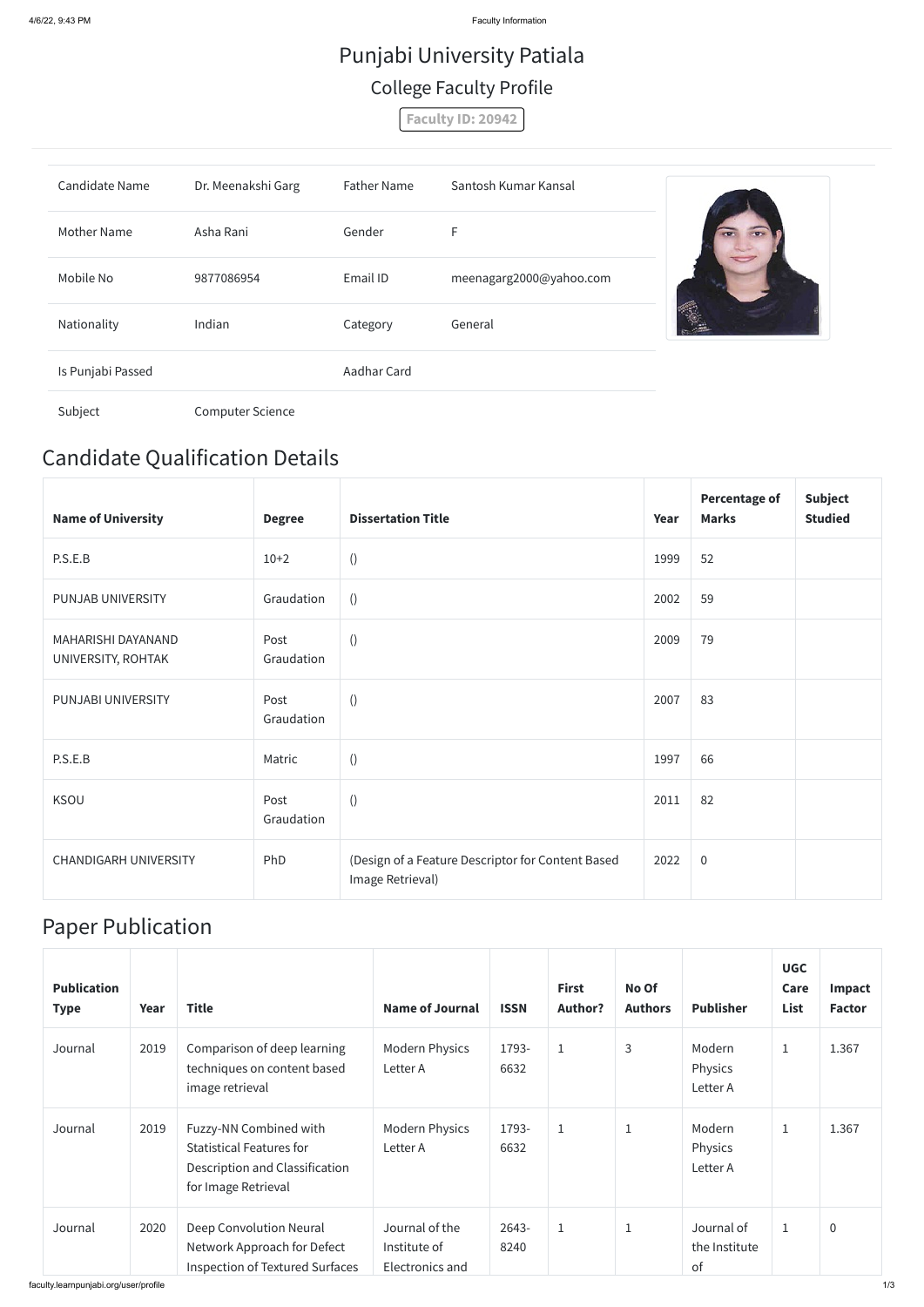4/6/22, 9:43 PM Faculty Information

| <b>Publication</b><br><b>Type</b> | Year | <b>Title</b> | Computer<br><b>Name of Journal</b> | <b>ISSN</b> | <b>First</b><br><b>Author?</b> | No Of<br><b>Authors</b> | Electronics<br>and<br>Computer<br><b>Publisher</b> | <b>UGC</b><br>Care<br>List | <b>Impact</b><br><b>Factor</b> |
|-----------------------------------|------|--------------|------------------------------------|-------------|--------------------------------|-------------------------|----------------------------------------------------|----------------------------|--------------------------------|
|                                   |      |              |                                    |             |                                |                         |                                                    |                            |                                |

| Journal                     | 2020 | MoSSE: A Novel Hybrid Multi-<br>objective Meta-heuristic<br>Algorithm for Engineering<br>Design Problems | Soft Computing       | 1433-<br>7479                        | $\mathbf{1}$ | $\overline{2}$ | Soft<br>Computing                             | <b>J</b> | 3.643       |
|-----------------------------|------|----------------------------------------------------------------------------------------------------------|----------------------|--------------------------------------|--------------|----------------|-----------------------------------------------|----------|-------------|
| <b>Books</b><br>Publication | 2022 | <b>Computer Graphics</b>                                                                                 | Computer<br>Graphics | 978-<br>$93 -$<br>80144-<br>$35 - 1$ | $\mathbf{1}$ | $\overline{2}$ | <b>Twenty First</b><br>Century<br>publication | T.       | $\mathbf 0$ |

## Candidate Employement Record

| <b>College</b>                                   | Date Of<br><b>Joining</b> | Date of<br><b>Approval</b> | Date of<br><b>Leaving</b> | <b>Employement</b><br><b>Type</b> | <b>Designation</b>    | Approval<br><b>Notification</b><br><b>No</b> | <b>Other</b><br><b>Institute</b><br><b>Name</b> | <b>Monthly</b><br><b>Salary Last</b><br><b>Drawn</b> |
|--------------------------------------------------|---------------------------|----------------------------|---------------------------|-----------------------------------|-----------------------|----------------------------------------------|-------------------------------------------------|------------------------------------------------------|
| Other                                            | 2009-<br>$07 - 20$        | $0000 - 00 -$<br>$00\,$    | 2010-<br>$03 - 27$        | Contracual                        | Assitant<br>Professor |                                              |                                                 | 10000                                                |
| Government Bikram College<br>of Commerce Patiala | 2010-<br>$07-13$          | $0000 - 00 -$<br>$00\,$    | $2011 -$<br>06-30         | Contracual                        | Assitant<br>Professor |                                              |                                                 | $\mathbf 0$                                          |
| Government Bikram College<br>of Commerce Patiala | $2011 -$<br>$07 - 01$     | $0000 - 00 -$<br>$00\,$    | $2011 -$<br>09-24         | Contracual                        | Assitant<br>Professor |                                              |                                                 | $\mathbf 0$                                          |
| Government Bikram College<br>of Commerce Patiala | $2011 -$<br>$10 - 10$     |                            | 2012-<br>$05 - 08$        | Contracual                        | Assitant<br>Professor |                                              |                                                 | $\mathbf 0$                                          |
| Government Bikram College<br>of Commerce Patiala | 2012-<br>$07 - 04$        |                            | 2013-<br>04-30            | Contracual                        | Assitant<br>Professor |                                              |                                                 | $\overline{0}$                                       |
| Government Bikram College<br>of Commerce Patiala | 2013-<br>$07 - 01$        |                            | 2014-<br>04-30            | Contracual                        | Assitant<br>Professor |                                              |                                                 | $\mathbf 0$                                          |
| Government Bikram College<br>of Commerce Patiala | 2014-<br>$07 - 10$        |                            | 2015-<br>04-30            | Contracual                        | Assitant<br>Professor |                                              |                                                 | $\overline{0}$                                       |
| Government Bikram College<br>of Commerce Patiala | 2015-<br>$07-13$          |                            | 2016-<br>07-30            | Contracual                        | Assitant<br>Professor |                                              |                                                 | $\overline{0}$                                       |
| Government Bikram College<br>of Commerce Patiala | 2016-<br>$07-11$          |                            | 2017-<br>04-30            | Contracual                        | Assitant<br>Professor |                                              |                                                 | $\mathbf 0$                                          |
| Government Bikram College<br>of Commerce Patiala | 2017-<br>$07 - 10$        |                            | 2018-<br>$05 - 15$        | Contracual                        | Assitant<br>Professor |                                              |                                                 | $\mathbf 0$                                          |
| Government Bikram College<br>of Commerce Patiala | 2018-<br>$07 - 16$        |                            | 2019-<br>$05 - 16$        | Contracual                        | Assitant<br>Professor |                                              |                                                 | $\overline{0}$                                       |
| Government Bikram College<br>of Commerce Patiala | 2019-<br>07-08            |                            | 2020-<br>$05 - 14$        | Contracual                        | Assitant<br>Professor |                                              |                                                 | $\overline{0}$                                       |